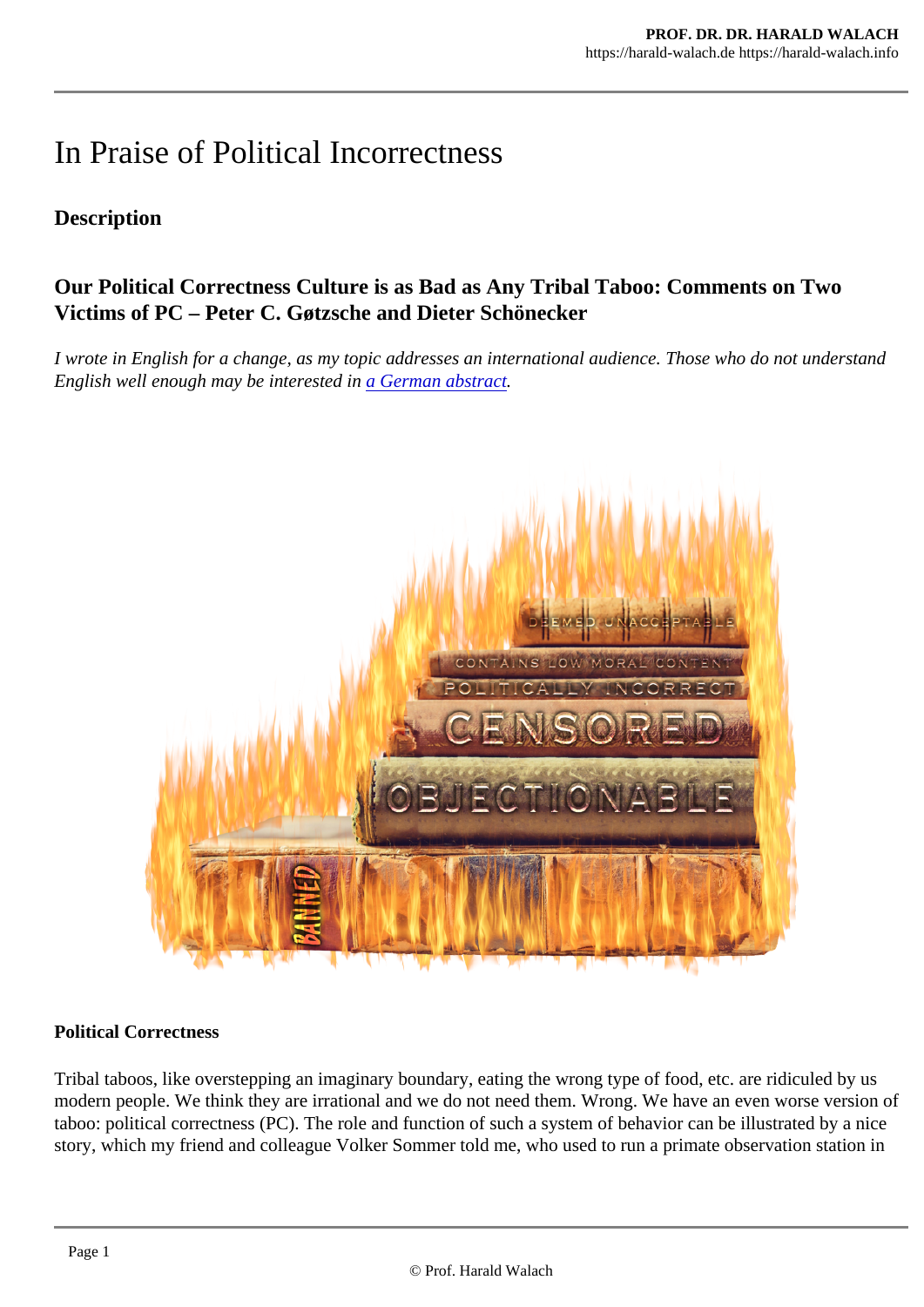Nigeria and has produced lots of data about the behavior of free-ranging primates like bonobos, chimpanz gorillas [1].

He observed the behavior of two tribes of chimpanzees, living in close proximity, except they were separa a river and thus had developed different cultural rituals that served to distinguish them from others: One of used to poke sticks into an ant-heap and then lick the ants, while the other tribe did not do that. Licking the Volker explained to me, was not particularly funny, as they exude their typical acid that burns and pricks, and food purposes the ants were not really very useful, as the chimps had plenty of food.

So the only reason for this ritual was distinction against other tribes of chimps. The meaning of it was some like "We are the ones that dare eat ants and others don't. They are cowards." Out of such rituals, one can extrapolate, taboos grew. They have, among others, the function of delimitating an unseen border betwee and "them". The territory that must not be overstepped, the behavior that must not be practiced, etc: All thi serves the purpose of social cohesion and makes others outsiders, who do not know or abide by those un rules.

We are the ones that dare eat ants and others don't. They are cowards.

We pride ourselves in being modern, having left behind irrational behavior and superstition. This, I find every now and again, is far from true. We are just as tribal, shortsighted and irrational as our ancestors and as the apes that were among the first to introduce rituals that served no other purpose but in-group and out-group definition. Our modern kind of ritual of cohesion or post-modern taboo is "political correctness". Dare to vio PC and the tribal wrath is going to be poured out over you. PC is, shortly described, the self-imposed abid unseen, unspoken and unwritten rules of social behavior.

I saw a man at Berlin-Ostkreuz the other day with outside temperatures around 4 degrees, walking barefo Everyone, including myself, avoided him. It is totally not PC to not wear shoes in winter in our culture. In th middle ages this was the sign of begging monks who were called mendicants - beggar monks - for that re Franciscans and Dominicans. But after they had come across the Alps, they stopped that behavior, at least winter, because of frost bites. Someone who does that today we either see as mad, or ill, or stupid, or the is putting himself outside the conventions.

PC is something similar, except it does not refer to normal social conventions, but to conventions of higher intellectual conduct. Who defines those rules? Well, good question. We don't know. Presumably the major those rules is defined by the post-modern channels of priesthood and shamanism like TV-shows, newspa articles, etc. Important and often seen TV presenters present their shows nowadays with open collars and suddenly it becomes non-pc to wear a tie for public events. Only old-fashioned people still do that occasio

Dare to violate PC and the tribal wrath is going to be poured out over you.

We have PC in science and academia as well. Here it is the presumed assumption of the majority view-point defines PC. The closer it gets to the core of a discipline, the harder PC is being used as a weapon. We ca in two current cases concerning professors, both highly prominent, one in medicine, one in philostephy, [Gøtzsche, whose case I have previously written a](https://harald-walach.de/2018/11/16/petition-fuer-peter-gtzsche-seine-reputation-und-stelle-in-gefahr-bitte-unterschreiben-sie-die-petition/)bout one in philosophy, the case of Prof. Dieter Schönecker, a case that was new to me and which I would like to discuss here as well.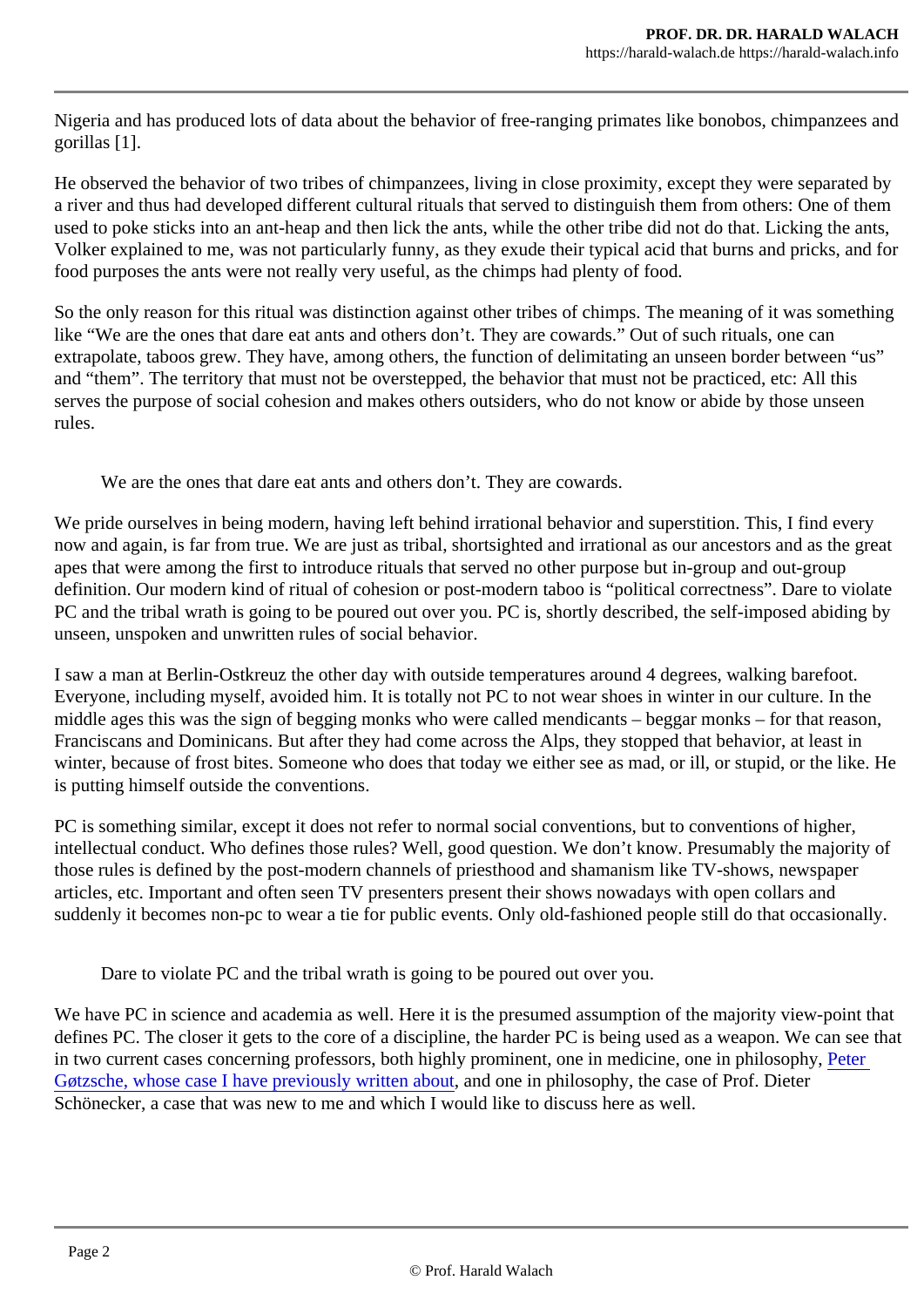#### **Case 1: Professor Peter Gøtzsche**

Peter Gøtzsche is well known to readers of this blog and to everyone who works in medicine: he is one of the founders of the Cochrane collaboration, one of the most prolific writers in this area, having published over a hundred or so papers in the big four journals (New England Journal of Medicine, JAMA, Lancet, BMJ). He is highly respected by his peers and the whole community. His violation of PC was threefold, but only the final one was lethal. The first two were his reviews of the role of the pharmaceutical industry in engineering efficacy, where none was there or where it was much less than supposed, taking into account deaths as a known side effect, first in medicine in general, second in psychiatry [2]. The first one was received without as much as a whispering. The second one led to a complaint of the local psychiatric association, but had no effect.

The third violation of PC was lethal: Peter Gøtzsche and his team attacked a Cochrane review coming out of his own stable. Never attack a rider that wears your own colours, rule number one of scientific PC. The review was on human papillomavirus (HPV) vaccination as a potential prevention of cervix carcinoma, and it was positive and recommended the vaccination [3]. Gøtzsche's team published a critique of that review on the grounds that the review missed half of the relevant studies. [4] Moreover, authors of the original review had conflicts of interests and had received money from the industries involved in manufacturing the vaccines. The third point was that it had neglected side-effects of the vaccination. Followed by even more points of criticism.

One should add: the vaccination is highly contentious because studies so far have only documented that the vaccination is sometimes successful in preventing the infection. Whether vaccination is also successful in preventing mortality is something that is assumed, but not proven by data, because there is a long time span between vaccinating a girl at, say 12, and overseeing the potential age, when a cancer would develop at, perhaps 50 or 60. There are no studies around that have looked at a period as long as that. Plus all vaccinations also have side effects; not often, but if they do, they can be very severe.

Never attack a rider that wears your own colours, rule number one of scientific PC.

Attacking vaccination in general, no matter on what grounds, is utterly non-PC. Vaccination is assumed to be the parade horse of medicine, and theoretically speaking it is. Understanding the immunological basis of disease and engineering the immune system to produce antibodies without the respective disease is a clear step towards medical progress. It has helped eradicate smallpox and – nearly – polio as well. It is so PC to assume vaccination is good, that any critical argument is being shut down even before the speaker might think of it. Hardly any scientist dares to even utter such criticism. But there is a clear arena for debate here: every now and then some individuals suffer from severe side effects. They mostly are derived from the additives of the vaccines that are used to either preserve them, so as to make larger batches possible (this is, in my view, profit mongering, which could be easily avoided), and sometimes also from particular substances added to make the vaccines active in the first place.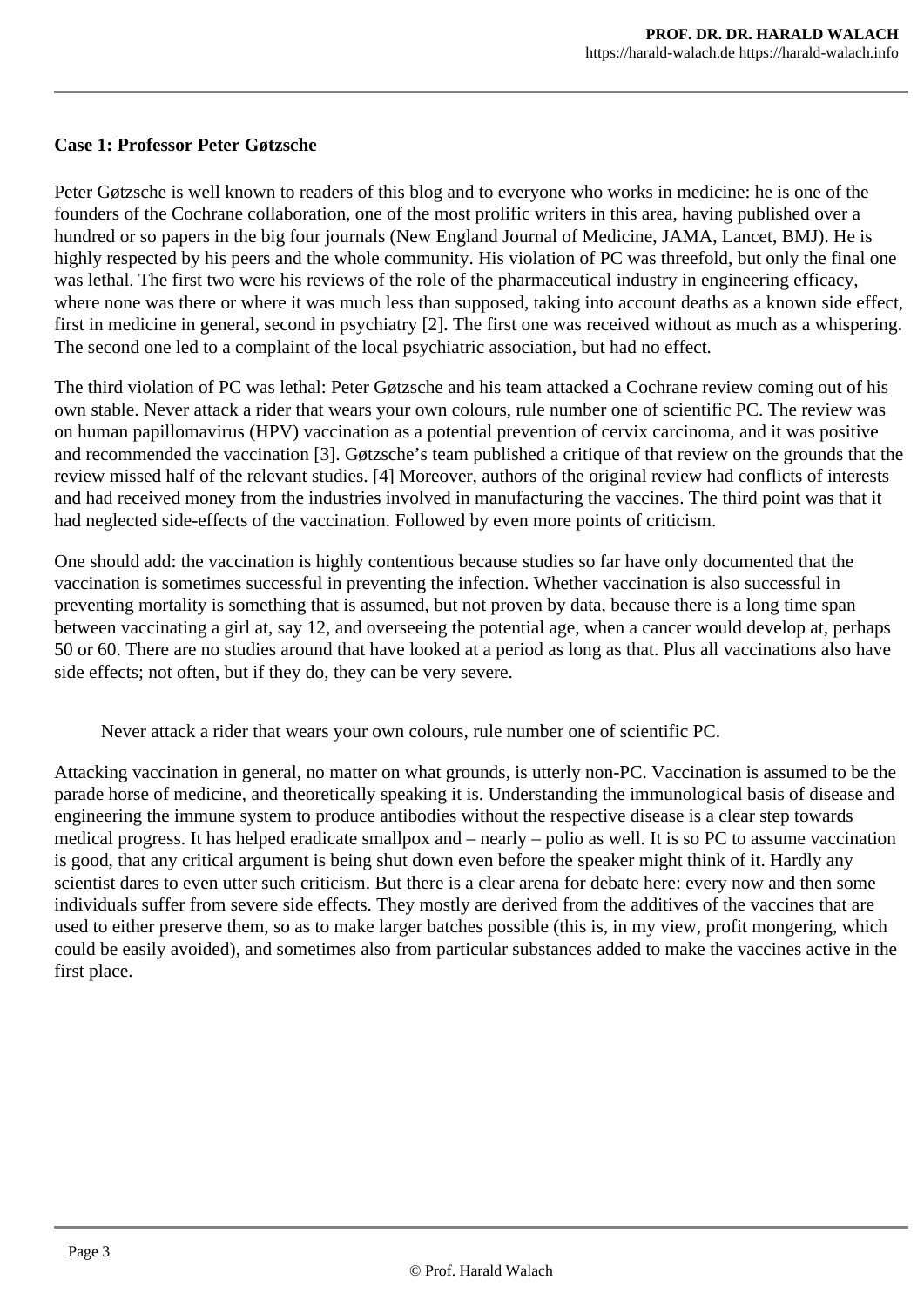Side-effects are not frequent, but if they occur they are often serious (for instaniotents dead after vact? Every now and then data emerges, pointing out that those vaccinated have less immunity than they should Altogether at least in some cases it is unclear whether the benefits outweigh the risks and the downsides. addition to that we have not at all considered the ecology of all bacteria and viruses in the larger whole of well-being. I am not saying vaccination is bad. I am saying: there are many unsolved questions and it wou useful to have a much more open debate. But going against vaccination in any form, today, is utter, utter poli non-correctness, no matter how good the arguments are and how strong the data is.

So in Peter Gøtzsche's case the CEO of Cochrane, which has developed from a network of collaborators charity with administrative structures, accused Peter Gøtzsche of violating communication rules and first had expelled from the governing board of the Cochrane collaboration, with much noise, as four other co-chairs resigned. Then the CEO seems to have gone behind Peter Gøtzsche's back and has asked the employer Gøtzsche, the Rijkshospital in Cogenhagen, to sack him. An international appeal has rapidly raised more than 8.000 signatures on Peter's behalf, still he is now fighting his expulsion with legal means.

The relevant documents for those interested can be founis arebsite

- [His statement on the treatment by Coch](http://www.deadlymedicines.dk/1006-2/)rane
- [His commentary about his dismis](http://www.deadlymedicines.dk/wp-content/uploads/2018/12/Gøtzsche-Scientific-judicial-murder-at-Rigshospitalet.pdf)sal
- [The points about investigating the procedures of the b](http://www.deadlymedicines.dk/wp-content/uploads/2018/12/Questions-for-an-independent-assessment-of-the-Board-process-against-Gøtzsche.pdf)oard

The scandal has fanned out to the international community; even the most highly cited medical writer, Joh Ioannidis, has published an editorial about this crisis [5].

What I admire about Peter is his utter determination. Far from being bullied into submission he has now started his own institute and is celebrating the opening with a symposium on March 9th with a multitude of worldrenownedpublic speakershe program can be found hered early registration is recommended.

I don't know whether my interpretation is correct that the attack on Cochrane's own HPV vaccination revie the final violation of a taboo. It might be the mix. There may have been some personal issues between Pe the CEO of Cochrane, Mark Wilsom. But whatever it is: it seems to me that a violation of PC, the post-modern taboo, is at the root of the matter.

Ancient tribes were cruel with taboo breakers. The Australian aborigines used bone-pointing, a process of condemnation and spell which led to the death of the taboo breaker; a process that enticed Cannon to stu nocebo effects [6]. We are more refined, nowadays. What happens is just the social murder. But it is none the less cruel. It deprives the victim of his or her affiliation to the virtual comm

#### Case two: Professor Dieter Schönecker

Another more recent example happened in Germany. It demonstrates the generality of the power of PC as postmodern taboo. It is the case of Dieter Schönecker, professor of philosophy at Siegen university. Those interested (and able to understand German) find information on his case that was published in the FAZ (to [tier daily newspaper\) as well as his reply on his we](https://www.uni-siegen.de/phil/philosophie/mitarbeiter/schoenecker/index.html?lang=de)bsite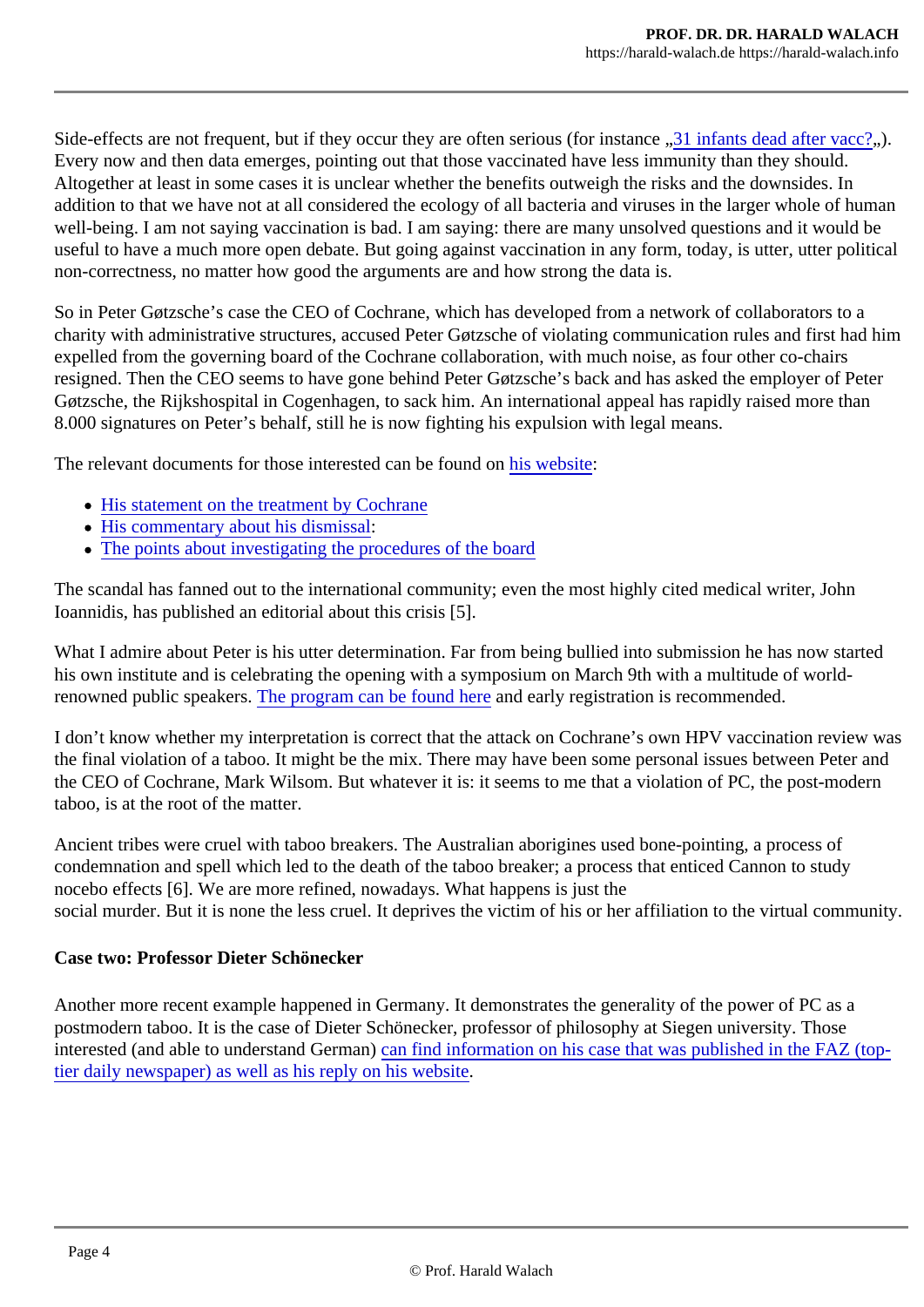Ancient tribes were cruel with taboo breakers. Freedom of speech?

In short, the following happened: Prof. Schönecker organized a seminar on freedom of speech at his univer As part of the discourse he invited – very non-PC for an intellectual community whose members presumal subscribe to progressive, leftist values – Thilo Sarrazin and Dr. Marc Jongen.

Thilo Sarrazin, a former senator of Berlin and prominent member of the Social Democratic Party (SPD) is to Germans for his thesis that the influx of refugees with Islamic cultural and religious background is threat the cultural and religious heritage of Germany.

Dr. Jongen is a member of parliament for the AfD, Alternative for Germany, a modern right-wing, or as sore would even say: crypto-fascist or alt-right party.

Both are hate figures for the leftist press and intellectuals. Prof. Schönecker's argument was, that a semin freedom of speech should allow freedom of speech, especially for speakers who have opinions opposite to that are politically accepted and in power. Or in other words, a seminar on freedom of speech should be a of freedom of speech as well. The university reacted harshly and disallowed him a budget to finance his speaker a veritable scandal was breeding. His PhD students and postgraduates had to write letter testifying to [Prof. Schönecker's liberal attitu](http://www.uni-siegen.de/phil/philosophie/aktuelles/stellungnahme_lehrstuhl_praktische_philosophie.pdf)des if being not liberal would have been an anti-academic brand mark in its Prof.Schönecker on top of that had to retort public declaration in the Frankfurter Allgemeine Zeitung this important daily published a third of a page in its higher education column.

A seminar on freedom of speech should allow… …freedom of speech

Someone violates PC, even only presumably or allegedly, and within the community all the instincts kick in. alleged evildoer is sidelined, deprived of his implicit social status, cast out of the world of the living and real members of the community.

Postmodern bonepointing

Bonepointing is, as we see, not a matter of the past or of ancient cultures like those of the Australian abor It happens all the time. We can only guard against it by actively inviting and welcoming criticism, by treatin those who are opposed to our opinion as welcome corrections to our own blind spots or biases, whatever may be. Hans-Georg Gadamer, a scion of philosophical hermeneutics, was asked by a journalist at the en life, how he would describe his teaching in one sentence. Gadamer said: "The other may be right."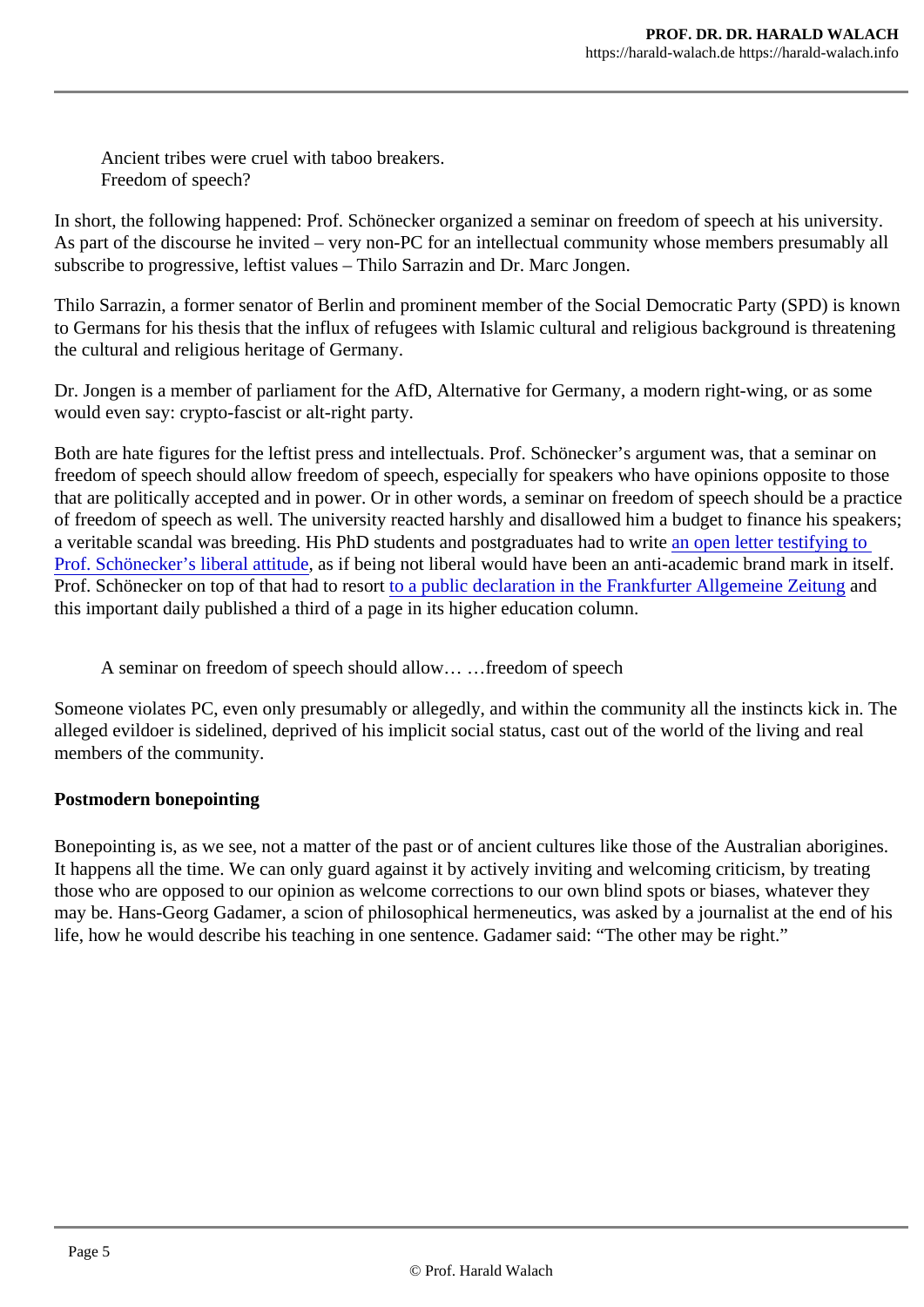The gist and the threat of PC is that we deny others this potential right of having a point. They may be wrong. without a fair hearing and an open scrutiny we will never know. And, in the end, we do not know whether t might not contribute to correcting our own biases. I am not at all a friend of the theses of Sarrazin or the po ideas of the AfD, on the contrary. But all those who make up their mind and speak out publicly might have important message, even though we might disagree, or even though the way they present it may be comp distorted. I don't think vaccinations are bad for humanity. On the contrary. Probably they did a lot of good. that should not bar our view on those cases where serious side effects happened or on how we can create modes of delivery. Or where vaccination might have a different cause, or where it is better not to vaccinate PC prevents us from differentiation and thus limits us to supposedly easy solutions.

## The other may be right

PC is the postmodern taboo in the form of a prohibition to think. Quite the contrary to the heritage of Europ enlightenment that was condensed by Kant into the phrase "sapere aude – dare to use your own common reckon we should fight PC. We should trespass against PC to the purpose of disempowering PC. We sho sanctuary to victims of trespassing against PC. And we should avoid making the trespassers of PC our ne heroes and making not-PC the new PC.

Therefore we need to sing, and practise, the praise of political incorrectness and strengthen those that vio They render a service to us all, they are socially extremely necessary. They are the ones that point out the emperor's missing clothes while everyone else, although seeing his nakedness, praises the new garment. the ones who point out that everyone is staying inside an imaginary boundary where there really is none. the trespassers who demonstrate that nothing happens if you go against an invisible law or tread on supper sacred ground. They actually are the true bearers of the enlightenment torch. They are the guarantee for progress, even though mostly being fought in the name of allegedly progressive ideas – which more often than not t to be ideologies. And wherever an ideology takes over, the ideas of enlightenment, rationality, and freedom stake. Thus: let us praise political incorrectness.

## **Sources**

- [1a] Sommer, V. (2008). Darwinisch denken. Horizonte der Evolutionsbiologie [Darwinist Thinking. Horizons of Evolutionary Biology] (2. korrigiert Auflage ed.). Stuttgart: Hirzel.
- [1b] Sommer, V. (2016). Menschenaffen als Personen? Das Great Ape Project im Für und Wider. In Böhnert, M. Wunsch & K. Köchy (Eds.), Philosophie der Tierforschung, Bd.2 (Maximen und Konsequenzen) (pp. 9–40). Freiburg: Karl Alber.
- [2a] [Gøtzsche, P. C. \(2013\). Deadly Medicines and Organised Crime: How Big Pharma Has C](https://www.m-vg.de/riva/shop/article/3327-toedliche-medizin-und-organisierte-kriminalitaet/)orrupt [Health Care. London: Radclif](https://www.m-vg.de/riva/shop/article/3327-toedliche-medizin-und-organisierte-kriminalitaet/)f.
- [2b] [Gøtzsche, P. C. \(2015\). Deadly Psychiatry and Organised Denial. Copenhagen: People](https://www.m-vg.de/riva/shop/article/6427-toedliche-psychopharmaka-und-organisiertes-leugnen/ )'s Press.
- [3] [Arbyn M, Xu L, Simoens C, Martin-Hirsch PPL. Prophylactic vaccination against hu](https://www.cochranelibrary.com/cdsr/doi/10.1002/14651858.CD009069.pub3/full)man [papillomaviruses to prevent cervical cancer and its precursors. Cochrane Database of Systematic](https://www.cochranelibrary.com/cdsr/doi/10.1002/14651858.CD009069.pub3/full) R [2018, Issue 5. Art. No.: CD00906](https://www.cochranelibrary.com/cdsr/doi/10.1002/14651858.CD009069.pub3/full)9OI: 10.1002/14651858.CD009069.pub3
- [4] [Jørgensen, L., Gøtzsche, P. C., & Jefferson, T. \(2018\). The Cochrane HPV vaccine rev](https://ebm.bmj.com/content/23/5/165.responses#the-cochrane-hpv-vaccine-review-was-incomplete-and-ignored-important-evidence-of-bias-response-to-the-cochrane-editors )iew was [incomplete and ignored important evidence of bias. BMJ Evidence-Based Medicine, 23\(5\), 1](https://ebm.bmj.com/content/23/5/165.responses#the-cochrane-hpv-vaccine-review-was-incomplete-and-ignored-important-evidence-of-bias-response-to-the-cochrane-editors )65-168.
- [5] [Ioannidis, J. P. A. \(2018\). Cochrane crisis: Secrecy, intolerance and evidence-based values.](https://onlinelibrary.wiley.com/doi/full/10.1111/eci.13058) Euro [Journal of Clinical Investigation, 0\(0\), e1305](https://onlinelibrary.wiley.com/doi/full/10.1111/eci.13058)8.
- [6] [Cannon, W. B. \(1942\). "Voodoo death". American Anthropologist, 44, 169-](https://anthrosource.onlinelibrary.wiley.com/doi/abs/10.1525/aa.1942.44.2.02a00010 )181.